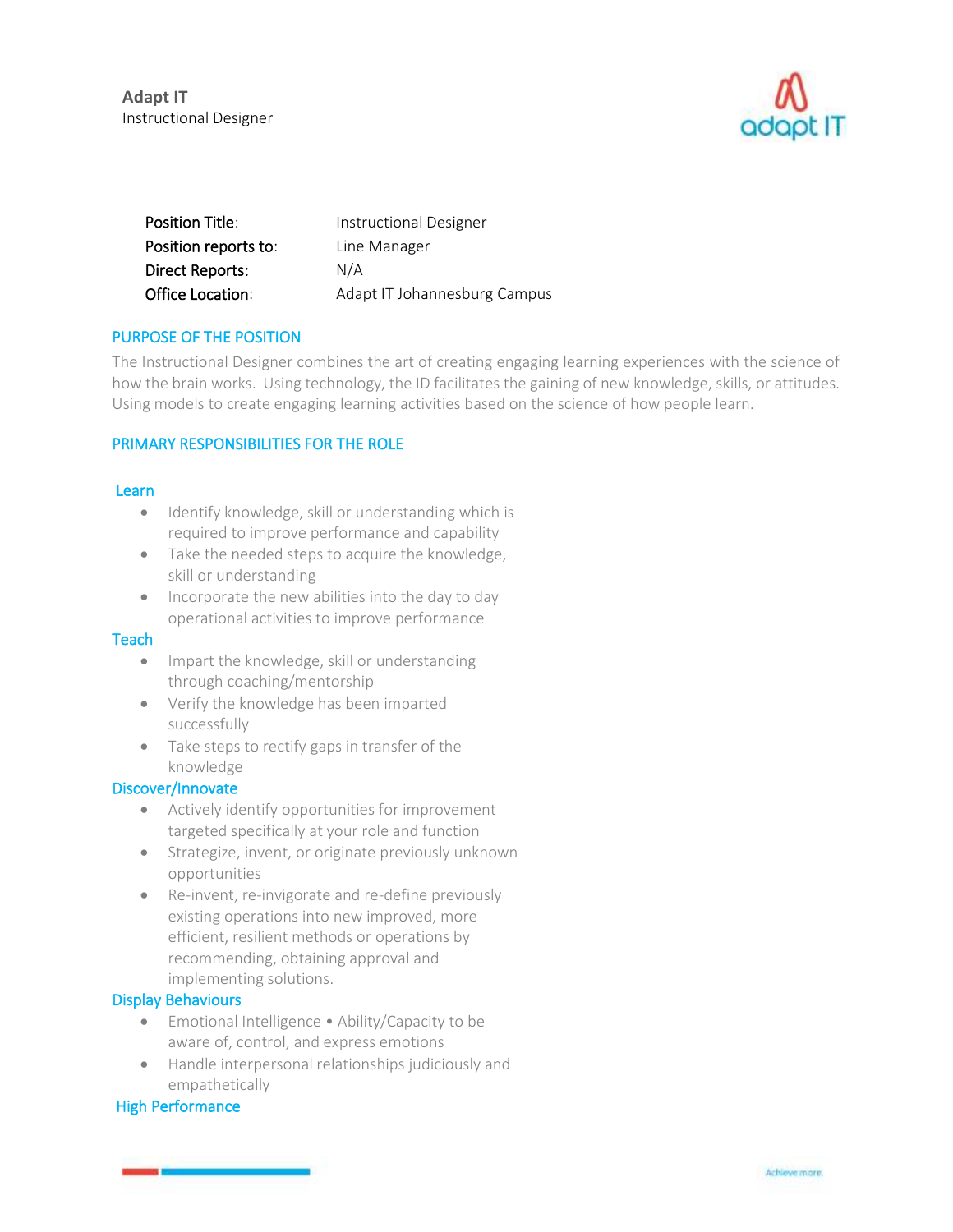

- Strength demonstrate positivity, mental toughness and stability during stressful periods and periods of low activity
- Flexibility adapt to new concepts and ideas, ability to collaborate

#### Business Acumen

- Resilience demonstrate ability to move forward despite setbacks
- Endurance consistently deliver at peak performance over the long term
- Business Acumen Understand main business drivers to impact on decision making
- demonstrate financial impact awareness

# **Accountability**

- Follow through and deliver results despite obstacles
- Admit to errors and takes corrective action to avoid repetition
- Approach own work with dedication and high sense of responsibility

# Problem Solving

- Identify, analyse, organize and solve problems and issues in a timely and effective manner
- Anticipate problems, identify root causes and take corrective action
- Evaluate effectiveness of a solution

# Quality Focus

- Ensure the quality outcome is achieved
- Take caution in preparing the details relevant to the process
- Follow process to ensure high quality output

# Results Driven

- Consistently deliver required business results
- Set and achieve goals, consistently complies with quality standards and meets deadlines
- Maintain focus on organizational goals

# Detail Orientation

- Show concern for all aspects of the job function
- Accurately checking processes and tasks
- Maintain watchfulness over tasks and ability to identify irregularities